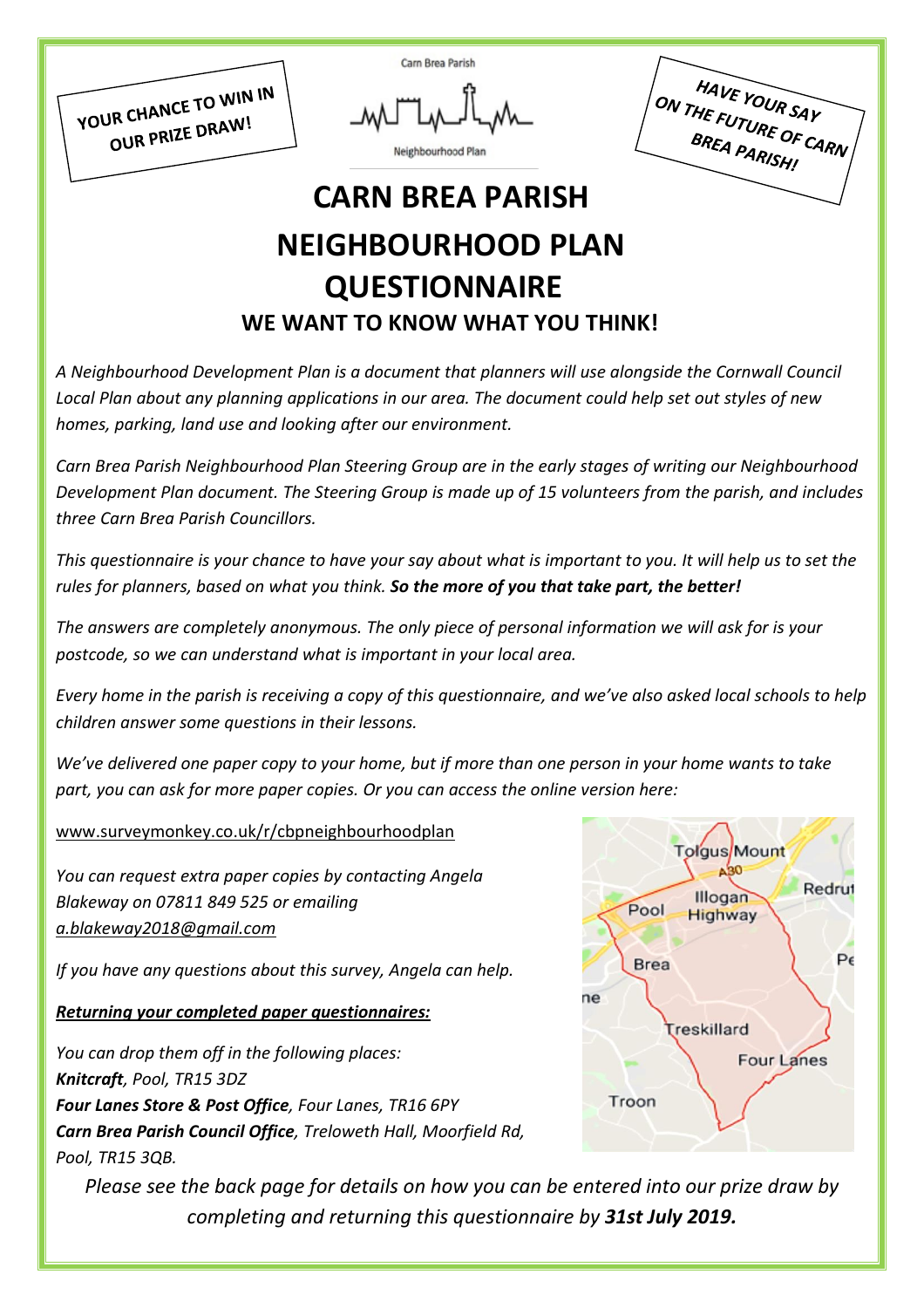#### IMPORTANT KEY QUESTIONS

### **Please complete as much of the document as you can. Throughout this questionnaire we will talk about developments. By this we mean any new building i.e. shops, new homes or agricultural buildings.**

1) Are there any particular pieces of land which you feel need protection from development?

|    | Yes<br>No<br>If yes, please give exact location and reasons:                                                                                                    |
|----|-----------------------------------------------------------------------------------------------------------------------------------------------------------------|
|    |                                                                                                                                                                 |
|    |                                                                                                                                                                 |
| 2) | Do you think that all new developments should be built on brownfield (somewhere that has already<br>been used) sites before greenfield (unused) sites are used? |
|    | Yes $\Box$<br>- No                                                                                                                                              |
|    | 3) Do you think that all new homes should have (tick one option):                                                                                               |
|    | $\Box$ at least 2 off-road parking spaces <b>OR</b>                                                                                                             |
|    | $\Box$ the same number of off-road parking spaces as bedrooms                                                                                                   |
| 4) | Do you think that Carn Brea Parish should have a parking enforcement officer?                                                                                   |
|    | Yes<br>$\perp$<br>No                                                                                                                                            |
| 5) | Do you think new developments should have unrestricted access for emergency vehicles?                                                                           |
|    | $\perp$<br>Yes<br>$\Box$<br>No                                                                                                                                  |
| 6) | Do you think any new developments with more than 10 homes should have extra, off-road allocated<br>parking for visitors, carers etc.?                           |
|    | Yes<br>No<br>$\mathbf{1}$                                                                                                                                       |
|    | 7) On an average day how do you get around the Parish: (tick all that apply)                                                                                    |
|    | Motor vehicle $\Box$ Public transport $\Box$<br>Walking<br>$\Box$<br><b>Bicycle</b>                                                                             |
|    |                                                                                                                                                                 |
|    |                                                                                                                                                                 |
|    | 8) Do you think that all new roads should be built to the standards needed for Cornwall Council to adopt<br>and maintain them?                                  |

◻ Yes ◻ No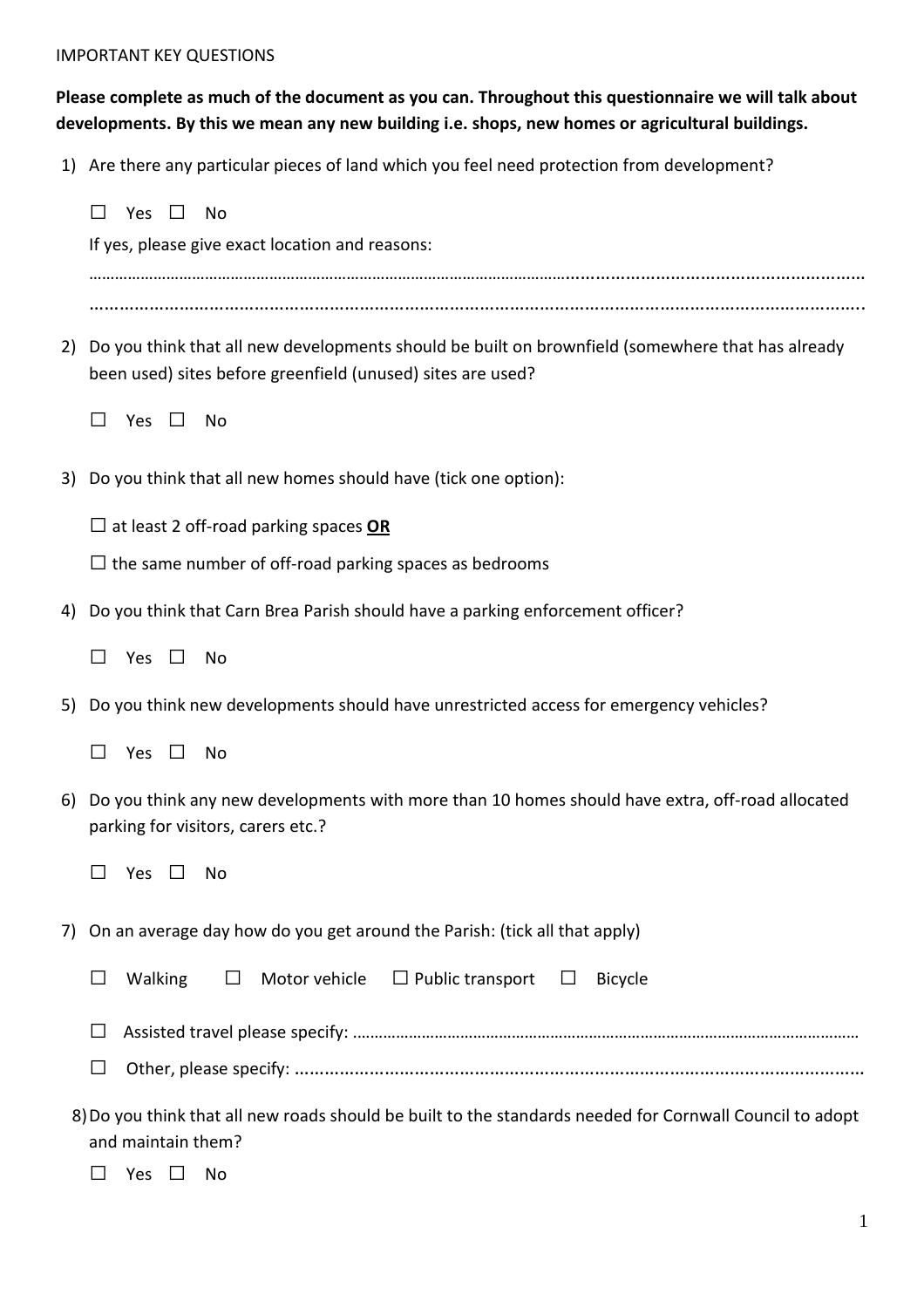9) Do you think it is important to make new developments environmentally friendly?

◻ Yes ◻ No

10) Do you think that the design of new development should blend in with the existing area?:

| $\Box$ Yes | $\Box$ No |
|------------|-----------|
|            |           |

#### Main questions:

**This section of questions is about housing. We'll be asking some personal questions about where you** currently live to help us get an idea of what people need in our parish, now and in the future.

1) Please tell us your postcode: …………………………..

2) Is your current home adequate for you, or your families' housing need?

 $\square$  Yes  $\square$  No

If you have selected 'No' please select the type of residence that you would require. Please tick one option against the choices in the table below:-

|                        | Bedroom | Bedroom | 3<br>Bedroom | 4<br>Bedroom | Bedroom |
|------------------------|---------|---------|--------------|--------------|---------|
| bungalow               |         |         |              |              |         |
| flat                   |         |         |              |              |         |
| house                  |         |         |              |              |         |
| other- please specify: |         |         |              |              |         |

3) If you rent, or pay a mortgage, please select how much you pay on a monthly basis from one of these options: (please tick one option only)

 $\Box$  £0-£450  $\Box$  £451-£750  $\Box$  £751-£1000  $\Box$  £1000+

4) Do you think that any new housing in the Carn Brea Parish should include more: (please tick one option only)

| $\Box$ rental | $\Box$ shared ownership | $\Box$ open market | $\Box$ a mix of the above |
|---------------|-------------------------|--------------------|---------------------------|
|               |                         |                    |                           |
|               |                         |                    |                           |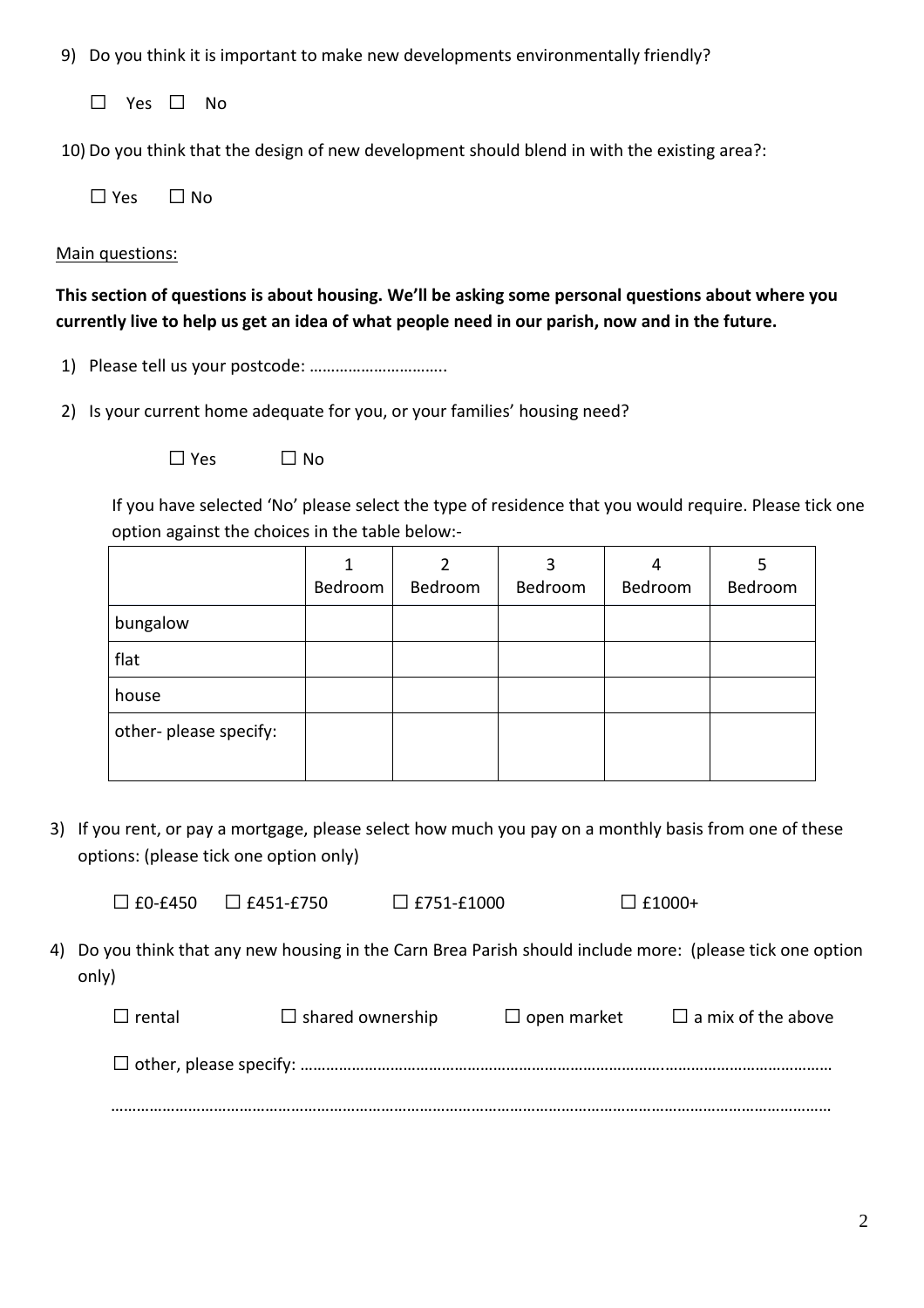- 5) Do you think that new homes in the Parish should have: (please tick all that apply)
	- $\Box$  front garden  $\Box$  back garden  $\Box$  off road parking
	- $\square$  garage(s)  $\square$  designated off road visitor parking
	- $\Box$  street lighting for larger developments  $\Box$  outside storage for refuse/recycling
- 6) Do you think that new homes in the Parish should: (please tick all that apply)

 $□$  have pavements and kerbs by the roadside  $□$  be no taller than existing neighbouring developments

 $\Box$  be in keeping with the character of the local area  $\Box$  be built using locally sourced materials

7) Cornwall Council has identified that in the rural areas across all of Carn Brea Parish there is a need to build a minimum of 14 homes in total to satisfy demand before 2030.

Should these 14 new homes be built in the following way? (please tick one option only)

- $\Box$  1 or 2 homes, filling gaps between existing properties
- $\square$  a range of small scale developments (4-9 homes per development)
- $\Box$  larger developments (more than 9 homes)
- $\square$  a combination of the above
- $\square$  all homes to be on one new development site
- 8) What environmentally friendly solutions do you think should be included on new developments?:

(please tick all that apply)

| $\Box$ solar panels          | insulation                           |  |  |  |
|------------------------------|--------------------------------------|--|--|--|
| $\Box$ rain water harvesting | $\Box$ ground source heat pump       |  |  |  |
| $\Box$ insect nesting sites  | bird boxes<br>$\mathsf{L}$           |  |  |  |
| $\Box$ new trees             | $\Box$ wildlife garden areas         |  |  |  |
| $\Box$ air source heat pumps | $\Box$ replacement of cut down trees |  |  |  |
|                              |                                      |  |  |  |
|                              |                                      |  |  |  |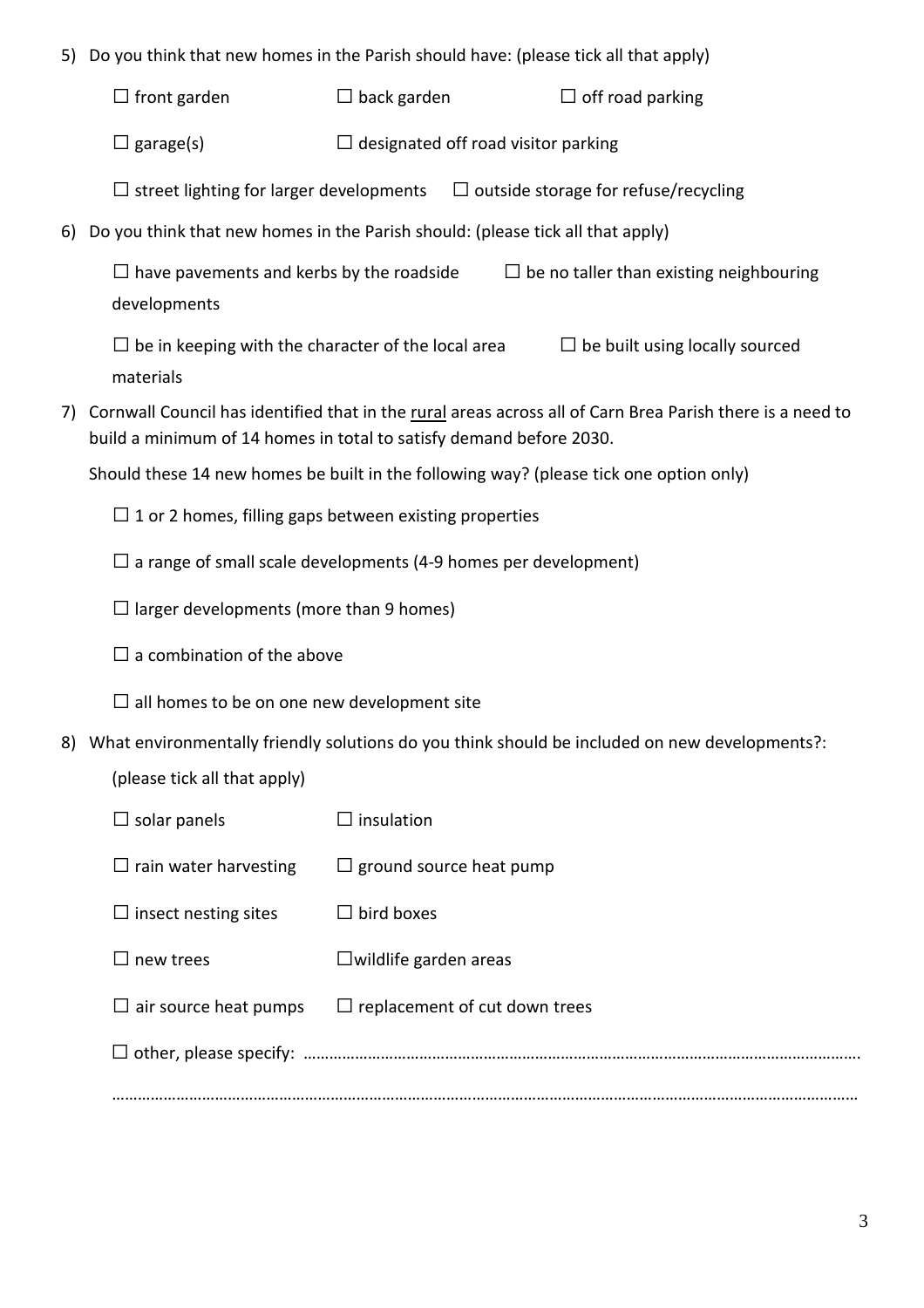### **This next set of questions will be asking you about the conservation and heritage of our parish.**

1) Given that the Carn Brea Parish is a historical and well known heritage area, do you feel that it is important to retain and protect: (tick all that apply)

| $\Box$ monuments | $\Box$ historic frontages $\Box$ historic buildings |  |
|------------------|-----------------------------------------------------|--|
|------------------|-----------------------------------------------------|--|

- $\Box$  assets connected with mining activity  $\Box$  assets connected with other historical activity
- 2) Do you feel that the Cornish heritage and history needs to be reflected in the design of new development?:

◻ Yes ◻ No

- 3) Is there anything that stops you from visiting local heritage sites?:
	- ◻ Yes ◻ No

If yes, please give details

…………………………………………………………………………………………………………………………………………………

………………………………………………………………………………………………………………………………….………………………

4) Are there any historic buildings or assets that you would wish to see protected that are not already?:

 $\square$  Yes  $\square$  No

If yes, please specify exact location and details ……………………………………………………………………………….

………………………………………………………………………………………………………………………………………………………

*You can check to see if a building or asset is protected by visiting* **<https://tinyurl.com/yxbp7unh>** *and* then zoom into the area you want to look at, then selecting layers in the top yellow box, then choose the *historical layer and then listed.*

- 5) Are there any additional features which might enhance your neighbourhood?: (tick all that apply)
	- $\Box$  landscaping  $\Box$  trees

 $\Box$  benches  $\Box$  planters

 $\Box$  litter bins  $\Box$  dog waste bins

6) Are there any buildings or spaces which spoil your neighbourhood?

 $\Box$  buildings in states of disrepair  $\Box$  derelict buildings

 $\Box$  buildings with poor architecture  $\Box$  badly maintained land or buildings

If yes, please specify exact location and details

………………………………………………………………………………………………….………………………………………………………… …………………………………………….………………………………………………………………………………………………………………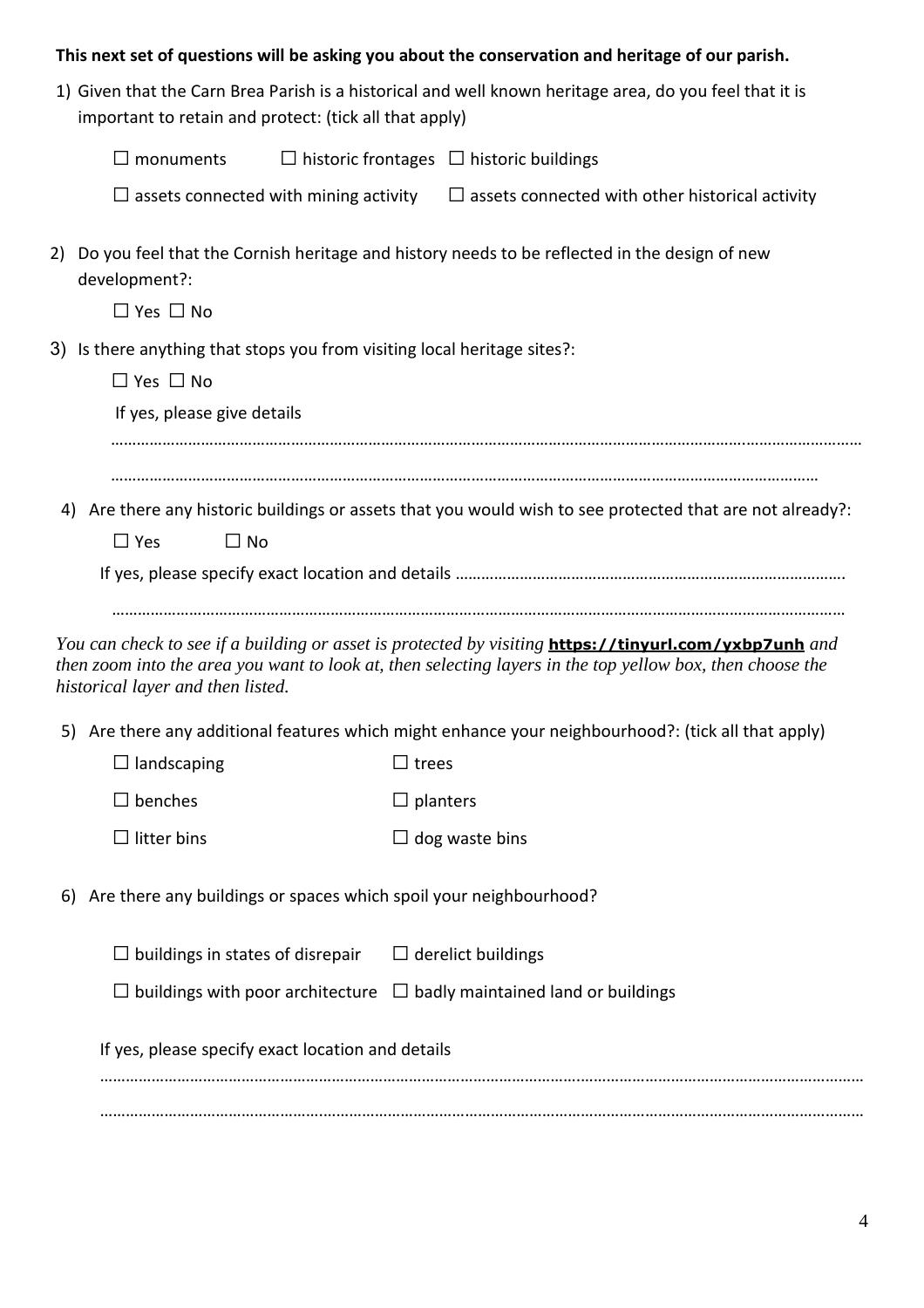**Thinking now about the environment in our parish; Natural England and Cornwall Council have set targets for how we protect and manage the environment. The questions below will help us to make rules about how developments should consider things like wildlife and nature.**

|    | 1) Natural England says we should protect and help grow wildlife in our parish. Which of the options<br>should we protect?: (tick all that apply) |                                                                                  |                                                                                              |                                                                                                           |                                                                                                         |  |
|----|---------------------------------------------------------------------------------------------------------------------------------------------------|----------------------------------------------------------------------------------|----------------------------------------------------------------------------------------------|-----------------------------------------------------------------------------------------------------------|---------------------------------------------------------------------------------------------------------|--|
|    | $\Box$ Ancient trees                                                                                                                              | $\Box$ Woodlands                                                                 | $\Box$ Natural hedgerows                                                                     |                                                                                                           | $\Box$ Agricultural land                                                                                |  |
|    | $\Box$ Other (please add)                                                                                                                         |                                                                                  |                                                                                              |                                                                                                           |                                                                                                         |  |
|    |                                                                                                                                                   |                                                                                  |                                                                                              |                                                                                                           |                                                                                                         |  |
|    |                                                                                                                                                   |                                                                                  |                                                                                              |                                                                                                           |                                                                                                         |  |
|    |                                                                                                                                                   |                                                                                  | 2) Which of the things below should we provide more of? (tick all that apply)                |                                                                                                           |                                                                                                         |  |
|    | $\Box$ Tree management                                                                                                                            |                                                                                  | $\Box$ Conservation areas                                                                    |                                                                                                           | $\Box$ Natural habitats for wildlife                                                                    |  |
|    |                                                                                                                                                   |                                                                                  | 3) Should there be more information advertising public open spaces across our parish?        |                                                                                                           |                                                                                                         |  |
|    | $\Box$ Yes                                                                                                                                        | $\Box$ No                                                                        |                                                                                              |                                                                                                           |                                                                                                         |  |
|    |                                                                                                                                                   |                                                                                  |                                                                                              |                                                                                                           |                                                                                                         |  |
|    |                                                                                                                                                   |                                                                                  |                                                                                              |                                                                                                           |                                                                                                         |  |
|    |                                                                                                                                                   | a safe way. Should these be protected and maintained                             |                                                                                              |                                                                                                           | 4) A. We have green open spaces allocated as wildlife corridors. This is so wildlife can move around in |  |
|    | $\Box$ Yes                                                                                                                                        | $\Box$ No                                                                        |                                                                                              |                                                                                                           |                                                                                                         |  |
|    |                                                                                                                                                   |                                                                                  | B. Should these be accessible to people where possible?                                      |                                                                                                           |                                                                                                         |  |
|    | $\Box$ Yes                                                                                                                                        | $\Box$ No                                                                        |                                                                                              |                                                                                                           |                                                                                                         |  |
|    |                                                                                                                                                   |                                                                                  | 5) Should we encourage our towns and villages to have more space for nature and wildlife?    |                                                                                                           |                                                                                                         |  |
|    | $\Box$ Yes                                                                                                                                        | $\Box$ No                                                                        |                                                                                              |                                                                                                           |                                                                                                         |  |
| 6) |                                                                                                                                                   | Which of the following things do you think could help?:                          | Natural resources are running out, while levels of waste and pollution are getting too high. |                                                                                                           |                                                                                                         |  |
|    | better air quality<br>a zero waste initiative                                                                                                     | $\Box$ growing more of my own food locally<br>more eco-friendly public transport |                                                                                              | $\Box$ food waste recycling<br>$\Box$ free food swap places<br>less litter<br>being a plastic free parish |                                                                                                         |  |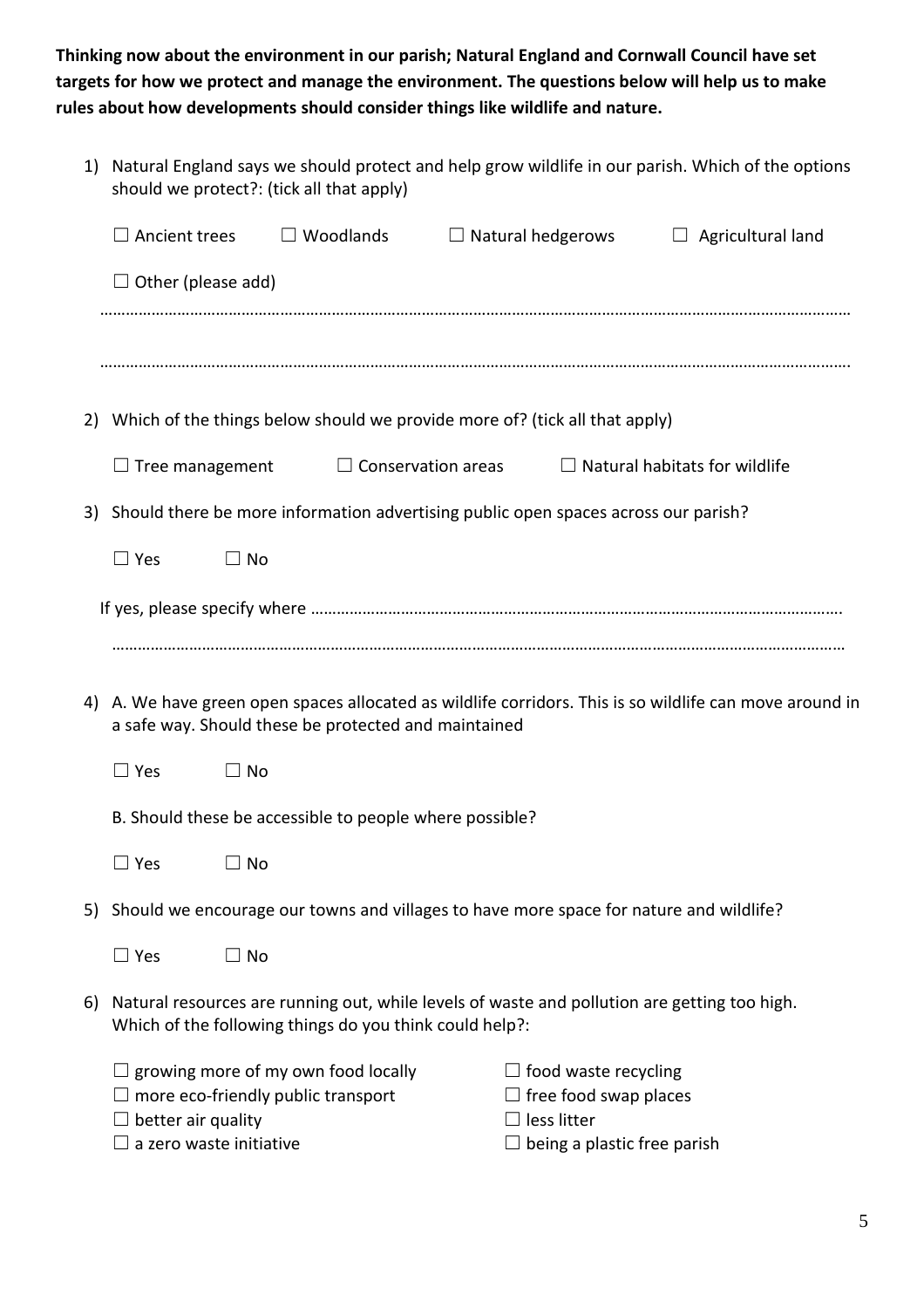|                                          | 7) Would you support a community owned, sustainable and self-funding energy supply? |                         |                                                                             |                                                                                              |  |  |  |
|------------------------------------------|-------------------------------------------------------------------------------------|-------------------------|-----------------------------------------------------------------------------|----------------------------------------------------------------------------------------------|--|--|--|
| $\Box$ Yes                               | $\Box$ No                                                                           |                         |                                                                             |                                                                                              |  |  |  |
|                                          |                                                                                     |                         |                                                                             |                                                                                              |  |  |  |
|                                          |                                                                                     |                         |                                                                             | This set of questions is about the open green spaces and recreation areas across the parish. |  |  |  |
|                                          | 1) Do you think that your community needs more open space for:                      |                         |                                                                             |                                                                                              |  |  |  |
| $\Box$ Play equipment for young children |                                                                                     |                         |                                                                             | $\Box$ Facilities for teenagers and young adults                                             |  |  |  |
| $\Box$ Picnic areas                      |                                                                                     | $\Box$ Community sports |                                                                             | $\Box$ Outside activities / outside gym                                                      |  |  |  |
| 2)                                       |                                                                                     |                         |                                                                             | Is there anything that stops you from using your nearest open space? (tick all that apply)   |  |  |  |
| $\Box$ poor signage                      |                                                                                     | $\Box$ lack of parking  | $\Box$ poor lighting                                                        | $\Box$ dog fouling                                                                           |  |  |  |
| $\Box$ littering                         |                                                                                     | $\Box$ personal safety  | $\Box$ too far away                                                         | $\Box$ anti-social behaviour                                                                 |  |  |  |
|                                          | $\Box$ lack of disabled access<br>$\Box$ lack of pavements to get there             |                         |                                                                             |                                                                                              |  |  |  |
|                                          |                                                                                     |                         |                                                                             |                                                                                              |  |  |  |
|                                          | $\Box$ lack of cycle paths to get there<br>$\Box$ lack of safe pedestrian access    |                         |                                                                             |                                                                                              |  |  |  |
|                                          | $\Box$ other - please give details                                                  |                         |                                                                             |                                                                                              |  |  |  |
|                                          |                                                                                     |                         |                                                                             |                                                                                              |  |  |  |
|                                          |                                                                                     |                         |                                                                             |                                                                                              |  |  |  |
|                                          |                                                                                     |                         |                                                                             |                                                                                              |  |  |  |
| 3)                                       |                                                                                     |                         |                                                                             | Do you think that there is a need for a car parking area for those walking on Carn Brea?     |  |  |  |
| $\Box$ Yes                               | $\square$ No                                                                        |                         |                                                                             |                                                                                              |  |  |  |
|                                          |                                                                                     |                         | Are there other open spaces which you feel need more parking provision?     |                                                                                              |  |  |  |
| $\Box$ Yes                               | $\Box$ No                                                                           |                         |                                                                             |                                                                                              |  |  |  |
|                                          | If yes, please give details                                                         |                         |                                                                             |                                                                                              |  |  |  |
| 4)                                       |                                                                                     |                         |                                                                             |                                                                                              |  |  |  |
|                                          |                                                                                     |                         |                                                                             |                                                                                              |  |  |  |
|                                          |                                                                                     |                         | Do you think your community would benefit from the provision of allotments? |                                                                                              |  |  |  |
| $\Box$ Yes                               | $\square$ No                                                                        |                         |                                                                             |                                                                                              |  |  |  |
|                                          |                                                                                     |                         | If yes, would you want an allotment yourself? $\Box$ Yes $\Box$ No          |                                                                                              |  |  |  |
|                                          |                                                                                     |                         | Can you identify an area suitable for allotments in your area?              |                                                                                              |  |  |  |
| 5)<br>6)<br>$\Box$ Yes                   | $\Box$ No                                                                           |                         |                                                                             |                                                                                              |  |  |  |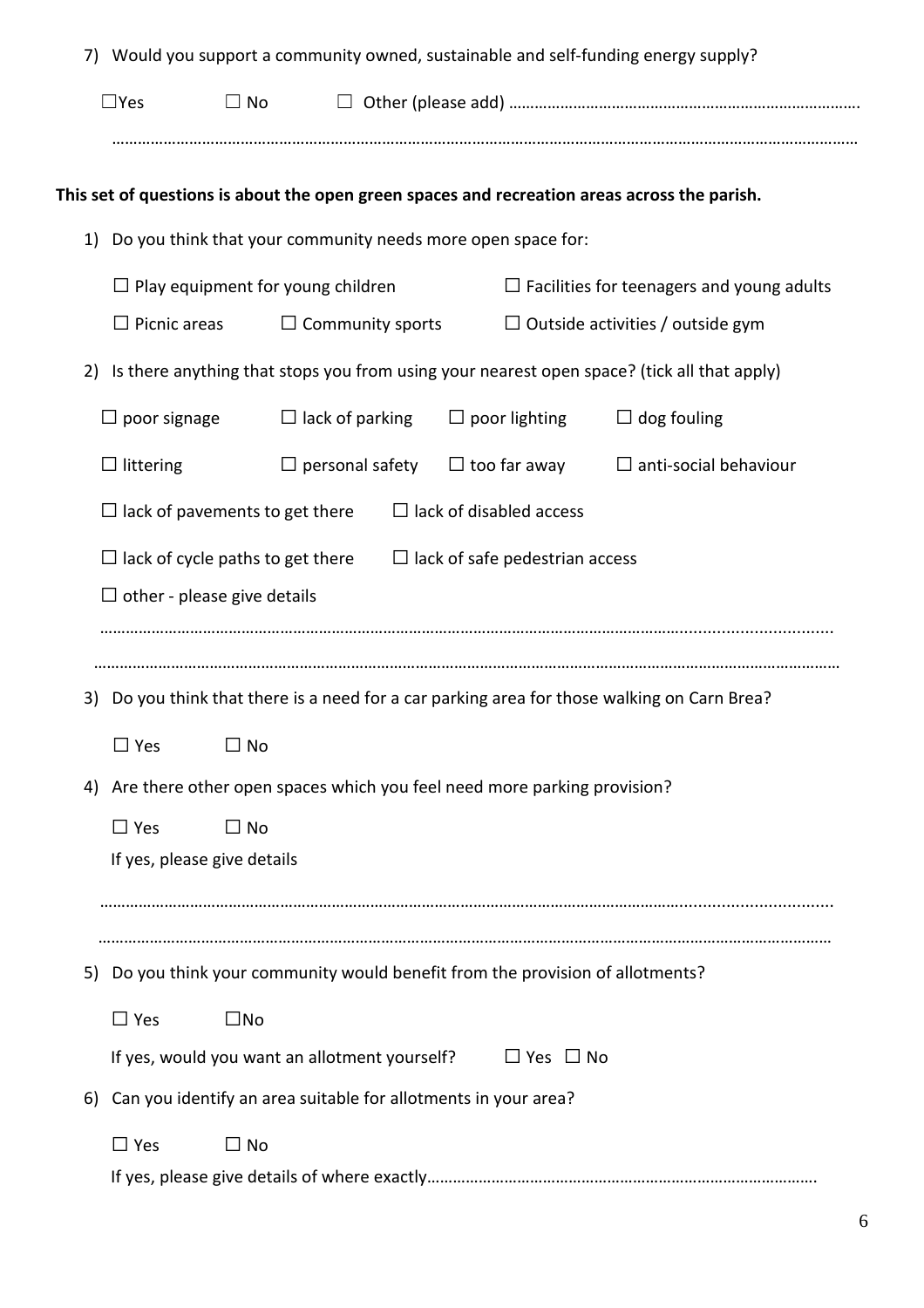|    | need for a new cemetery?                                                   |                         | 7) Given the fact that cemetery provision in Carn Brea Parish is limited do you think that there is a |
|----|----------------------------------------------------------------------------|-------------------------|-------------------------------------------------------------------------------------------------------|
|    | $\Box$ No<br>$\Box$ Yes                                                    |                         |                                                                                                       |
|    | 8) Would you support it if part of a new cemetery was for 'green' burials? |                         |                                                                                                       |
|    | $\Box$ Yes<br>$\square$ No                                                 |                         |                                                                                                       |
|    |                                                                            |                         | This next set of questions are asking you about traffic and how you get around the parish.            |
|    |                                                                            |                         |                                                                                                       |
|    |                                                                            |                         | 2) How many off-road parking spaces do you have? (not including your garage)                          |
|    | 3) Where are your vehicles normally parked?:                               |                         |                                                                                                       |
|    | $\Box$ garage                                                              | $\Box$ on drive         |                                                                                                       |
|    | $\Box$ on the road                                                         | $\Box$ car park         |                                                                                                       |
|    | $\Box$ other, please specify:                                              |                         |                                                                                                       |
|    |                                                                            |                         |                                                                                                       |
|    | 4) How many electric vehicles in your household?                           |                         |                                                                                                       |
|    |                                                                            |                         | 5) Would you like to see more electric vehicle charging points in your area?                          |
|    | $\Box$ Yes<br>$\Box$ No                                                    |                         |                                                                                                       |
|    | 6) If you have children how do they normally travel to school/college?     |                         |                                                                                                       |
|    | $\Box$ by car                                                              | $\Box$ walking          |                                                                                                       |
|    | $\Box$ cycling                                                             | $\Box$ public transport |                                                                                                       |
|    | $\Box$ Not applicable                                                      |                         |                                                                                                       |
|    |                                                                            |                         |                                                                                                       |
| 7) | In any future school expansions would you like to see:                     |                         |                                                                                                       |
|    | $\Box$ improved vehicle drop off/collection                                |                         | $\Box$ improved air quality                                                                           |
|    | $\Box$ improved pedestrian access                                          |                         | $\Box$ separate access for pedestrians                                                                |
|    | $\Box$ improved road safety                                                |                         | $\Box$ bike sheds                                                                                     |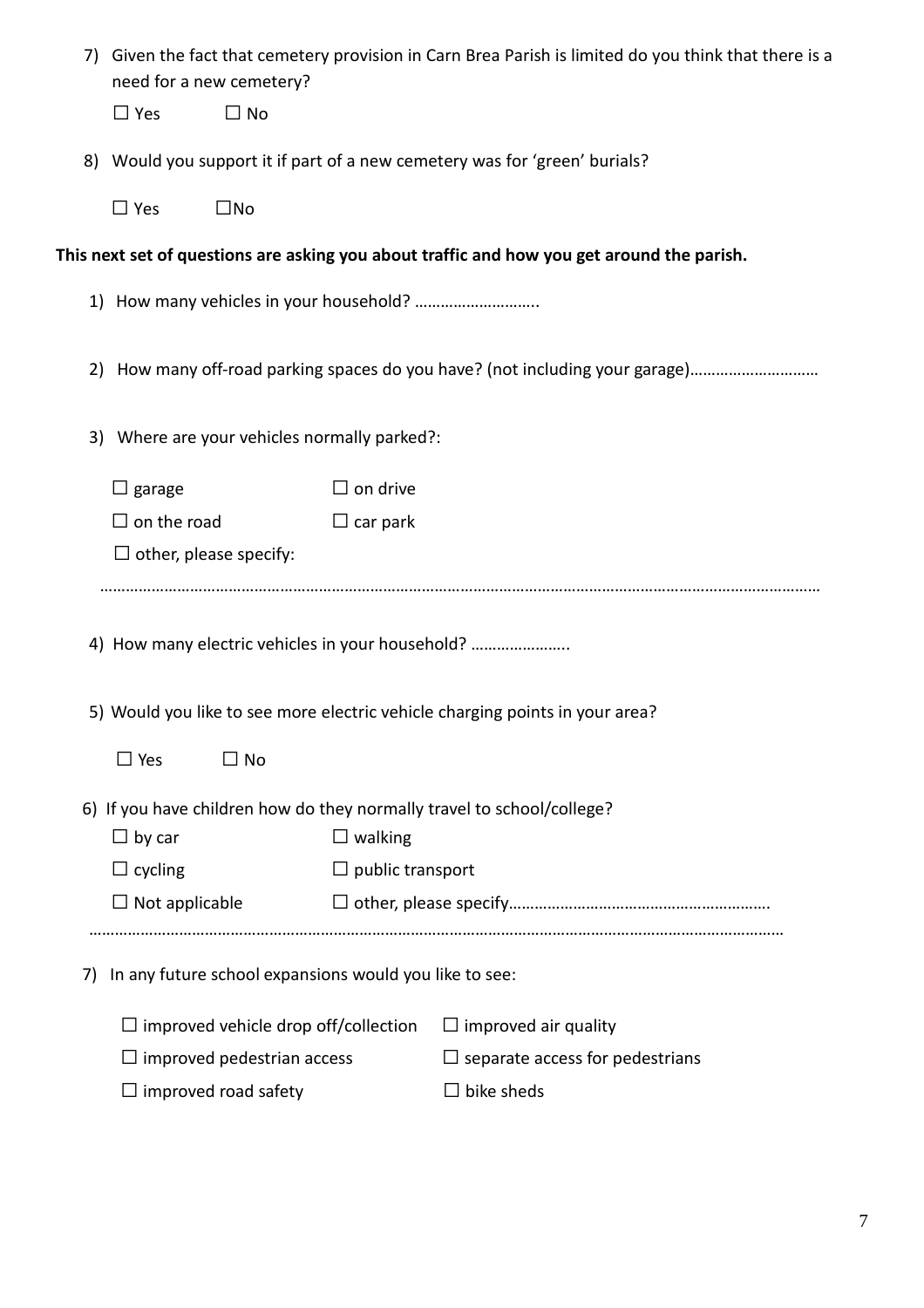| flow of traffic?                                                                                   | 8) Traffic flow has an impact on the environment and our health. What do you think would improve the      |
|----------------------------------------------------------------------------------------------------|-----------------------------------------------------------------------------------------------------------|
| $\Box$ off-street parking (both public and on new developments)                                    |                                                                                                           |
| $\Box$ more private off street parking                                                             | $\Box$ lower speed limits<br>$\Box$ bus lanes                                                             |
| $\Box$ cycle lanes                                                                                 |                                                                                                           |
| $\Box$ Yes<br>$\Box$ No                                                                            | 9) When local road changes are being planned should the local community be consulted?                     |
|                                                                                                    |                                                                                                           |
|                                                                                                    | 10) How many people in your household use public transport on a regular basis?                            |
| 11) Do you use public transport on a regular basis to go to?                                       |                                                                                                           |
| $\Box$ social activities                                                                           | $\square$ work                                                                                            |
| $\Box$ leisure activities                                                                          | $\Box$ I do not use public transport                                                                      |
| $\Box$ other, please specify                                                                       |                                                                                                           |
| 12) Is public transport your only form of transport?<br>$\Box$ Yes<br>$\Box$ No                    |                                                                                                           |
| 13) Do any of the following prevent you from using public transport?                               |                                                                                                           |
| $\Box$ too expensive                                                                               | $\Box$ doesn't go where I want to go                                                                      |
| $\Box$ not near me                                                                                 | $\Box$ not often enough                                                                                   |
| $\Box$ not at the right times                                                                      | $\Box$ other, please specify                                                                              |
| safety for them?                                                                                   | 14) There are a large number of horse riders using our roads. Do you think it's important to improve      |
| $\Box$ Yes<br>$\square$ No                                                                         |                                                                                                           |
| 15) Do you think horses and riders should be able to share cycle paths?<br>$\Box$ Yes<br>$\Box$ No |                                                                                                           |
|                                                                                                    | Lastly we'd like to ask you about schools, education health and services in our community.                |
| you think there should be an increase in:                                                          | 1) The number of children is increasing in the parish and as a result schools will need to get bigger. Do |
| School playing field sizes / capacities:                                                           | $\Box$ Yes $\Box$ No                                                                                      |
| Improved traffic and transport at schools                                                          | $\Box$ Yes $\Box$ No                                                                                      |
| Increased number of school buses                                                                   | $\Box$ Yes $\Box$ No                                                                                      |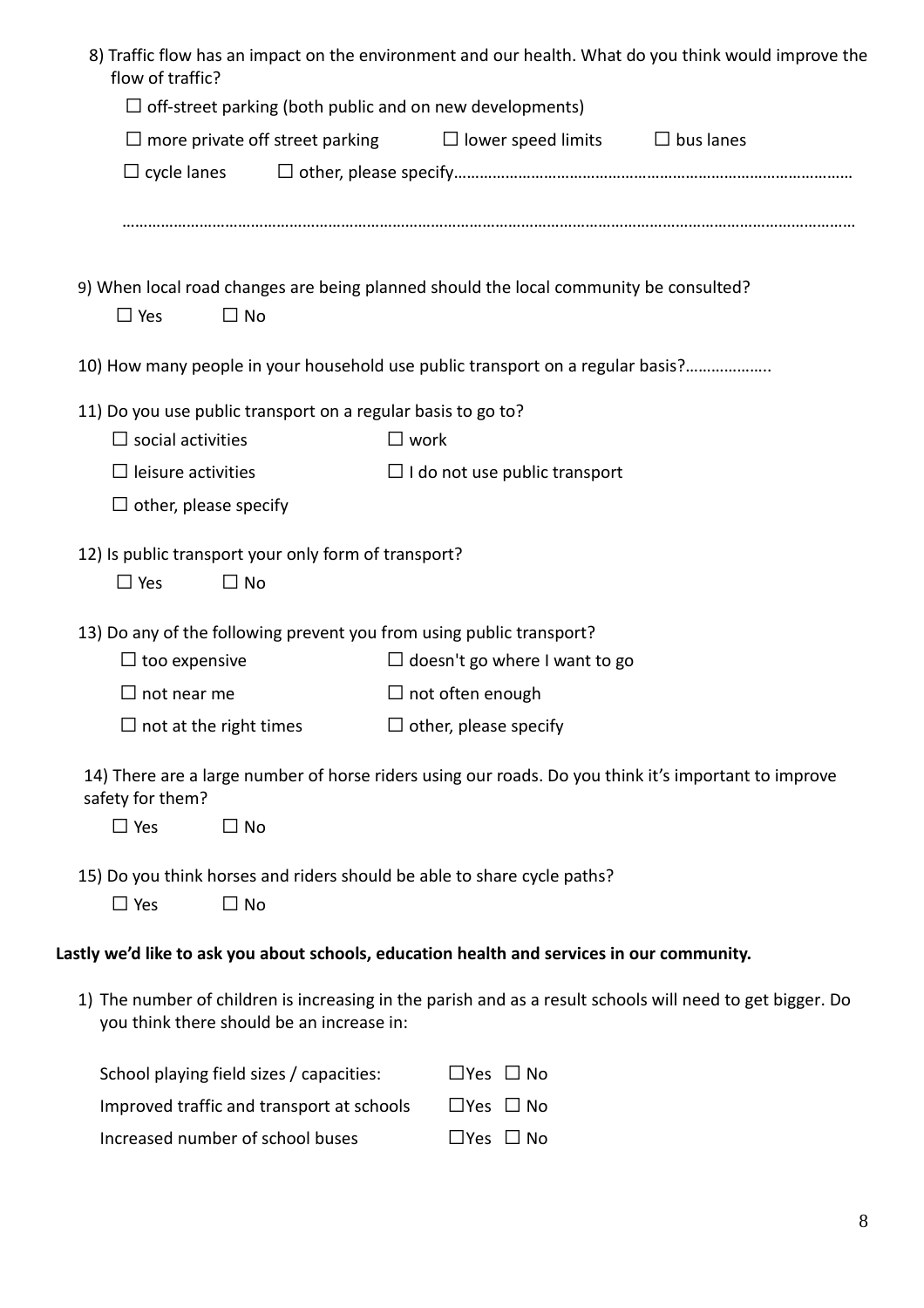2) Do you want better access to local adult learning courses?

◻Yes ◻ No

|--|--|--|--|--|--|--|

……………………………………………………………………………………………………………………………………………………….

3) Do you think facilities and suitable empty buildings in the parish should be made available for setting up youth clubs and social events?

◻Yes ◻ No

4) Do you think the level of policing in the parish is enough?

◻Yes ◻ No

5) Do you think the parish needs more -

Dentists □ Yes □ No  $GPs$   $\Box$  Yes  $\Box$  No

Other (please state):……………………………………………………………………………………………………………………

……………………………………………………………………………………………………………………………………………………

6) There is currently no mobile library service in the parish. If the service was reinstated, would you use it?

◻Yes ◻ No

# **Please turn to the next page for instructions on what to do next**